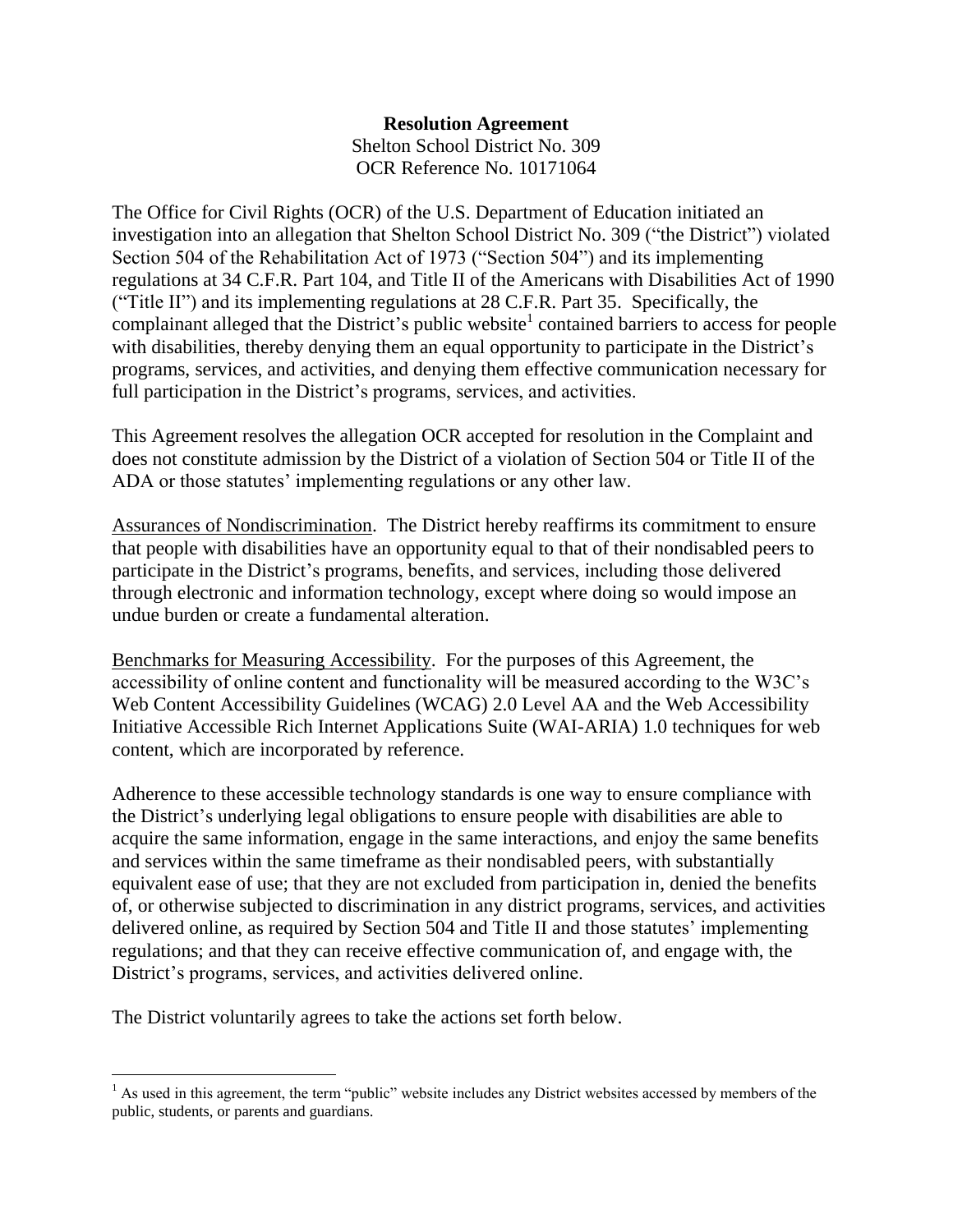#### 1. Policies and Procedures for New Online Content and Functionality*.*

- a) By September 30, 2017, the District will submit to OCR for its review and approval proposed policies and procedures ("the Plan for New Content") that ensure that all new, newly added, or modified online content and functionality of its public website will be accessible to people with disabilities as measured by conformance to the Benchmarks for Measuring Accessibility set forth above, except where doing so would impose a fundamental alteration or undue burden.
- b) The Plan for New Content must include sufficient quality assurance procedures for full implementation, setting up a system of testing and accountability to maintain the accessibility of all online content and functionality on an ongoing basis, and backed by adequate personnel and financial resources. This requirement also applies to the District's online content and functionality developed by, maintained by, or offered through a third-party vendor or through the use of open sources, and includes setting up systems of accountability and verifying claims of accessibility by vendors or open sources. When fundamental alteration or undue burden defenses apply, the Plan for New Content will require the District to provide equally effective alternate access. The Plan for New Content will require the District, in providing equally effective alternate access, to take any actions that do not result in a fundamental alteration or undue financial and administrative burdens, but nevertheless ensure that, to the maximum extent possible, individuals with disabilities receive the same benefits or services as their nondisabled peers.
- c) Within 60 calendar days of receiving OCR's approval of the Plan for New Content, the District will adopt, and implement the Plan for New Content.

Reporting: Within 45 calendar days of the District's adoption of the Plan for New Content approved by OCR, the District will submit to OCR a report demonstrating that the Plan for New Content has been adopted and a description of how it is being distributed and implemented.

### 2. Corrective Action Plan.

- a) The District herby commits to construct and implement for the District a new or wholly revised public website which does not contain barriers to access for people with disabilities except where doing so would impose a fundamental alteration or undue burden.
- b) By August 1, 2017, the District will submit to OCR for its review and approval a proposed Corrective Action Plan which will include documentation demonstrating that the new or revised District public website, scheduled for completion on or before May 31, 2018, will be accessible to people with disabilities as measured by conformance with the Benchmarks for Measuring Accessibility set forth above.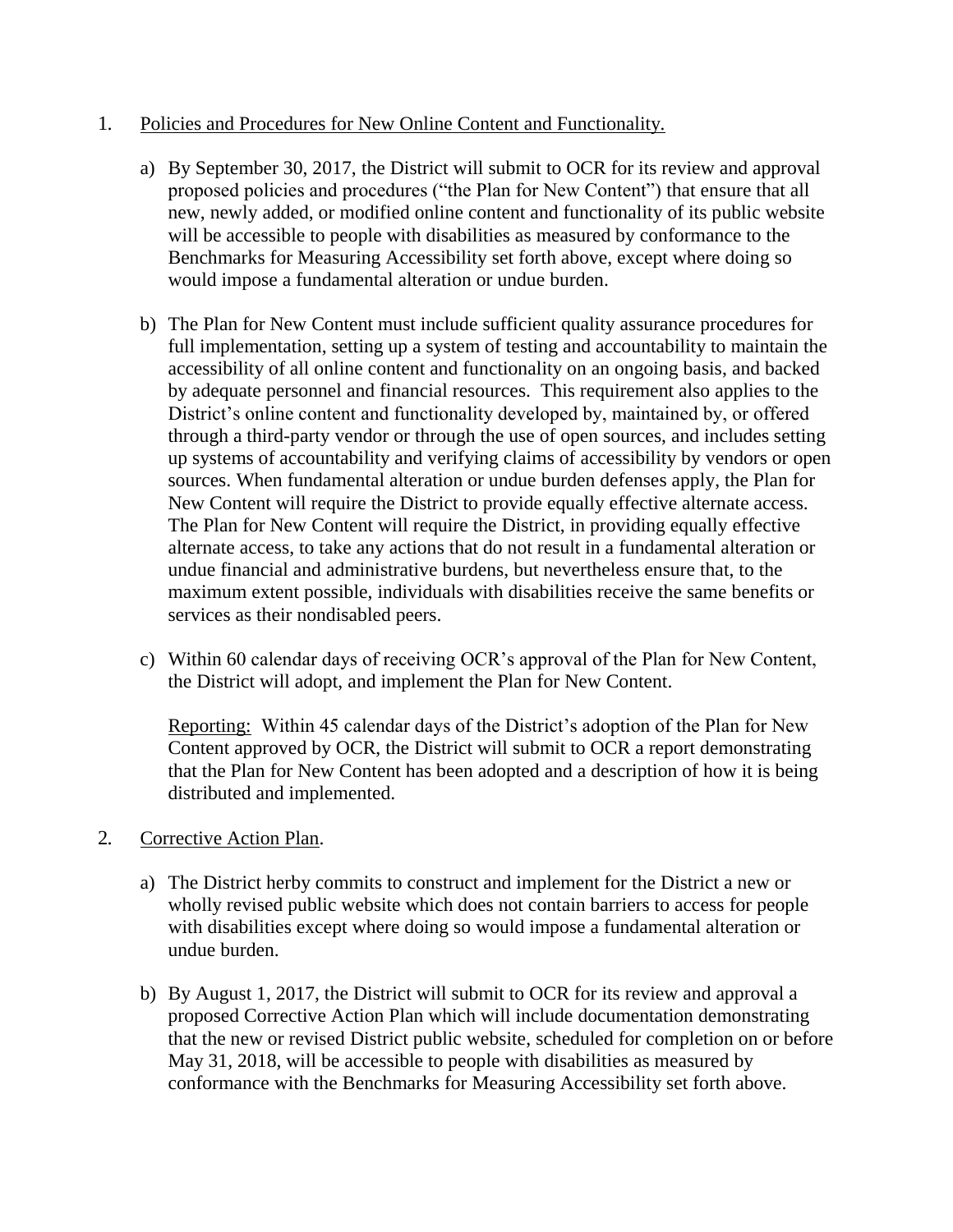c) Within 30 calendar days of receiving OCR's approval of the District's proposed Corrective Action Plan, the District will adopt and initiate implementation of the Corrective Action Plan. The Corrective Action Plan approved by OCR will be completed by June 30, 2019.

# Reporting:

- i. Within 45 calendar days of the District's official adoption of the Corrective Action Plan approved by OCR, the District will submit to OCR documents showing the official adoption of the Corrective Action Plan.
- ii. The District will submit a report to OCR every 180 calendar days about the implementation of the Corrective Action Plan until the Corrective Action Plan has been completed, which will be no later than June 30, 2019.
- 3. Designation of Auditor. By September 30, 2018, the District will submit to OCR for its review and approval the identity and bona fides of an Auditor (corporation or individual) to audit all existing content and functionality on its website and to identify any online content or functionality that is inaccessible to persons with disabilities. The Auditor will have sufficient knowledge and experience in website accessibility to carry out all related tasks. OCR will evaluate whether the proposed Auditor has the requisite experience and knowledge to carry out an appropriate Audit.

Reporting: Within 7 calendar days of receiving OCR's approval of the proposed Auditor, the District will submit to OCR documentation that it has assigned or retained the Auditor approved by OCR to conduct the Audit of existing content and functionality.

4. Audit of All Existing Content and Functionality. The Auditor approved by OCR will audit all content and functionality on the District's public website, including, but not limited to, the home page and all subordinate pages, and to identify any online content or functionality that is inaccessible to persons with disabilities, including online content and functionality developed by, maintained by, or offered through a third-party vendor or an open source. The Audit will be conducted using the Benchmarks for Measuring Accessibility set out above, unless the District receives prior permission from OCR to use a different standard as a benchmark. During the Audit, the District will seek input regarding the accessibility of its public website from persons knowledgeable about website accessibility, including employees, parents, students, and members of the public with disabilities. After the Audit, the District will remediate any inaccessible online content and functionality identified by the Audit.

## Reporting: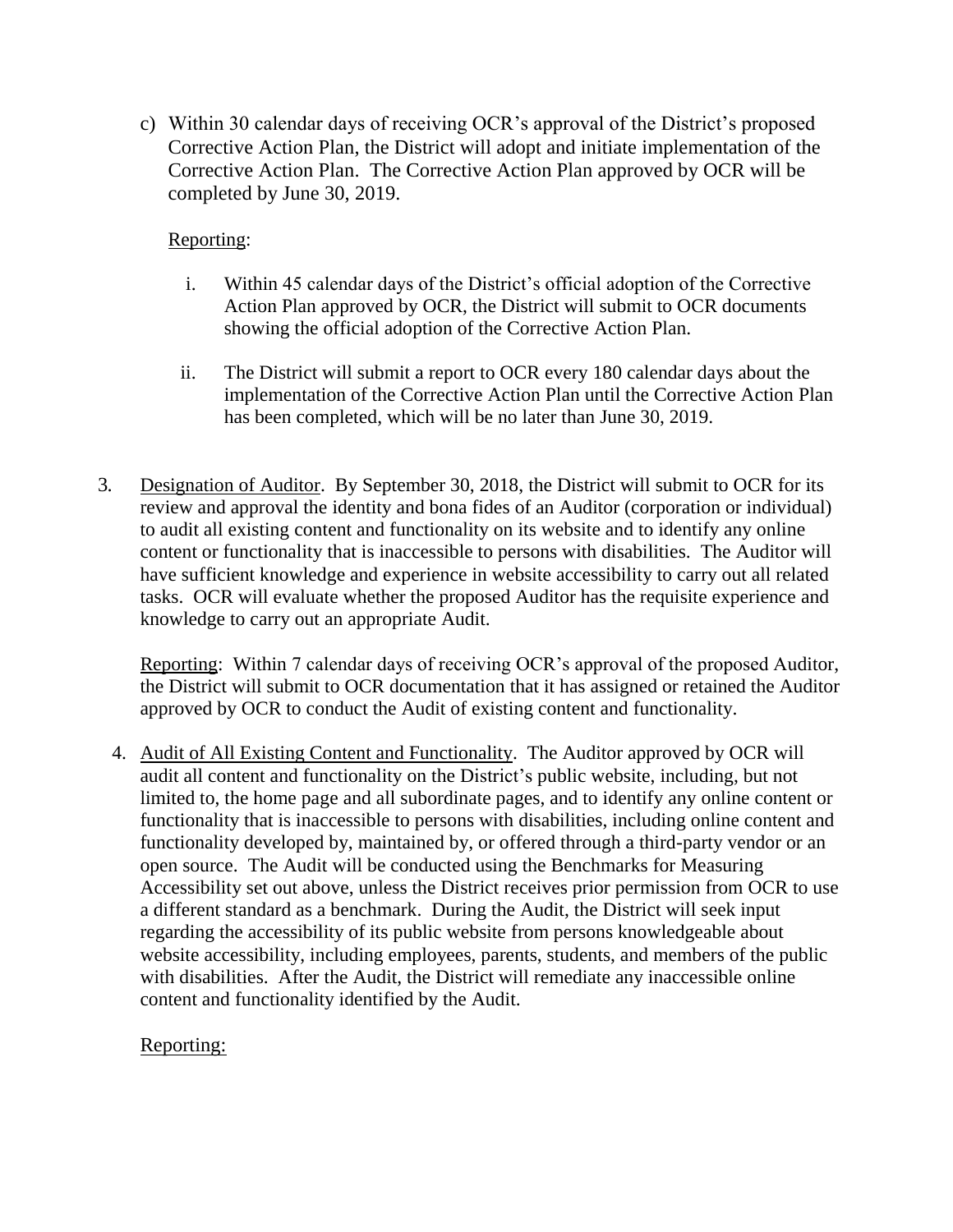- i. Within 90 calendar days of receiving OCR's approval of the proposed Auditor, the district will submit to OCR documentation of the steps taken by the Auditor during the Audit, a description of the outreach it undertook and the input it received, and a detailed accounting of the results of the Audit.
- ii. Within 150 calendar days of OCR's approval of the Proposed Auditor, the District will submit to OCR documentation of the steps that will be taken by the District to remediate any inaccessible online content and functionality identified by the Audit. All identified remediation steps will be completed by or before June 30, 2019.
- 5. Undue Burden and Fundamental Alteration. For any technology-related requirement in this agreement for which the District asserts an undue burden or fundamental alteration defense, such assertion may only be made by the District superintendent, or by an individual designated by the superintendent, and who has budgetary authority after considering all resources available for use in the funding and operation of the service, program, or activity. If the District asserts either defense, the District must provide a written statement of the reasons for reaching that conclusion, including the cost of meeting the requirement, the available funding and other resources, and its plan for providing equally effective alternate access. To provide equally effective alternate access, alternatives are not required to produce the identical result or level of achievement for persons with and without disabilities, but must afford persons with disabilities an equal opportunity to obtain the same result, to gain the same benefit, or to reach the same level of achievement, in the most integrated setting appropriate to the person's needs. The written statement will be certified by the superintendent or designee.
	- 6. Notice. Within 30 calendar days of the date of this agreement, the District will submit to OCR for review and approval a proposed Notice for its public website to persons with disabilities regarding how to request the webmaster or other appropriate person to provide access to (or notify the District regarding) online information or functionality that is currently inaccessible on its public website. The proposed Notice will also include information about, or an accessible link to information about, how to file a formal grievance with the District pursuant to the requirements of Section 504 and Title II. Within 10 calendar days of receiving OCR's approval of the proposed Notice, the District will officially adopt and publish the approved Notice by prominently posting the approved Notice on its home page and throughout its public website (including all subordinate pages).

Reporting. Within 15 calendar days of receiving OCR's approval of the District's proposed Notice, the District will provide documentation to OCR regarding the locations and content of its published Notice.